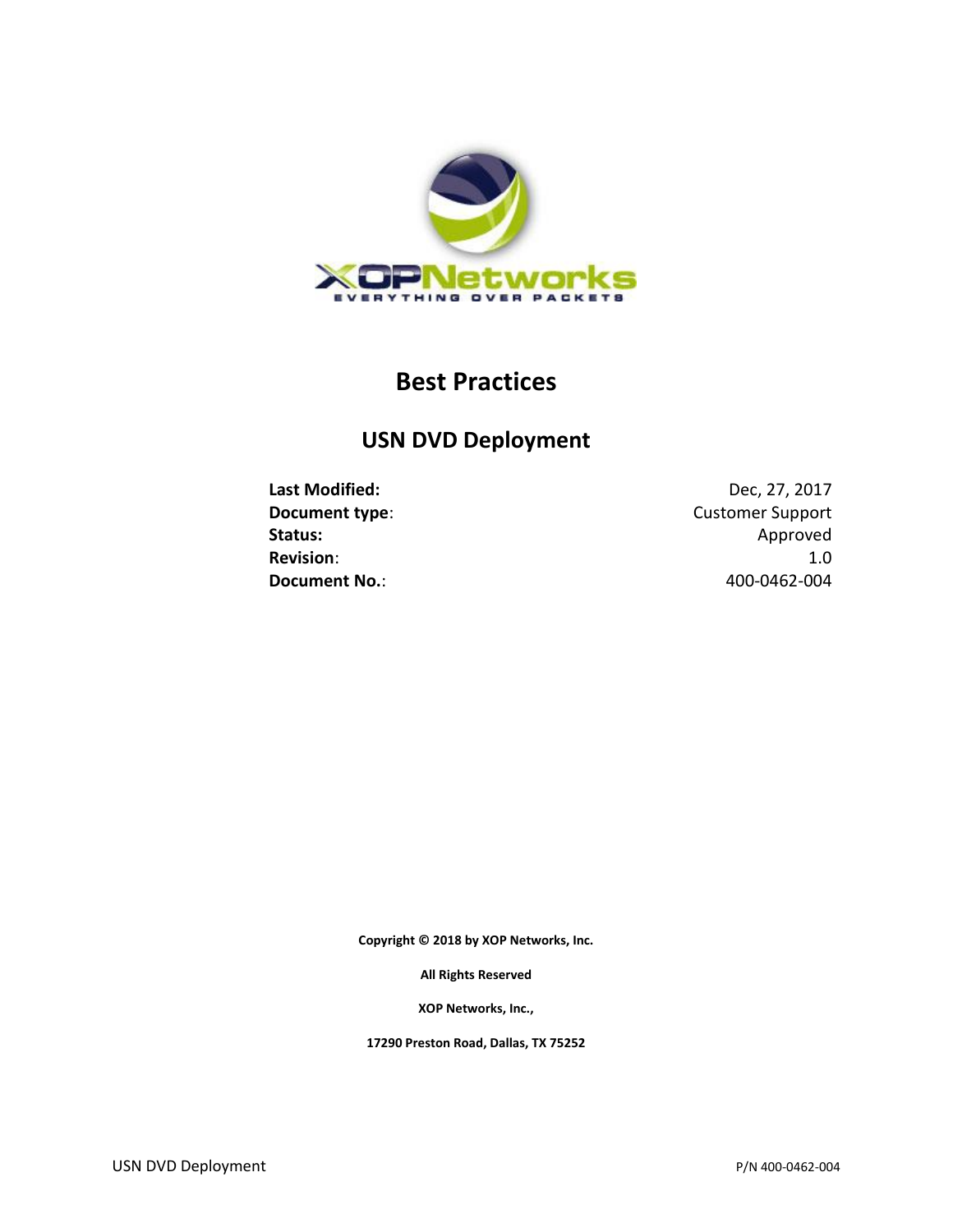#### **REVISION HISTORY**

| <b>DATE</b> | <b>REVISION</b> | <b>AUTHOR</b> | <b>COMMENTS</b> |  |
|-------------|-----------------|---------------|-----------------|--|
| 12/27/2017  | 1.0             | Hugh Le       | Approved        |  |
|             |                 |               |                 |  |
|             |                 |               |                 |  |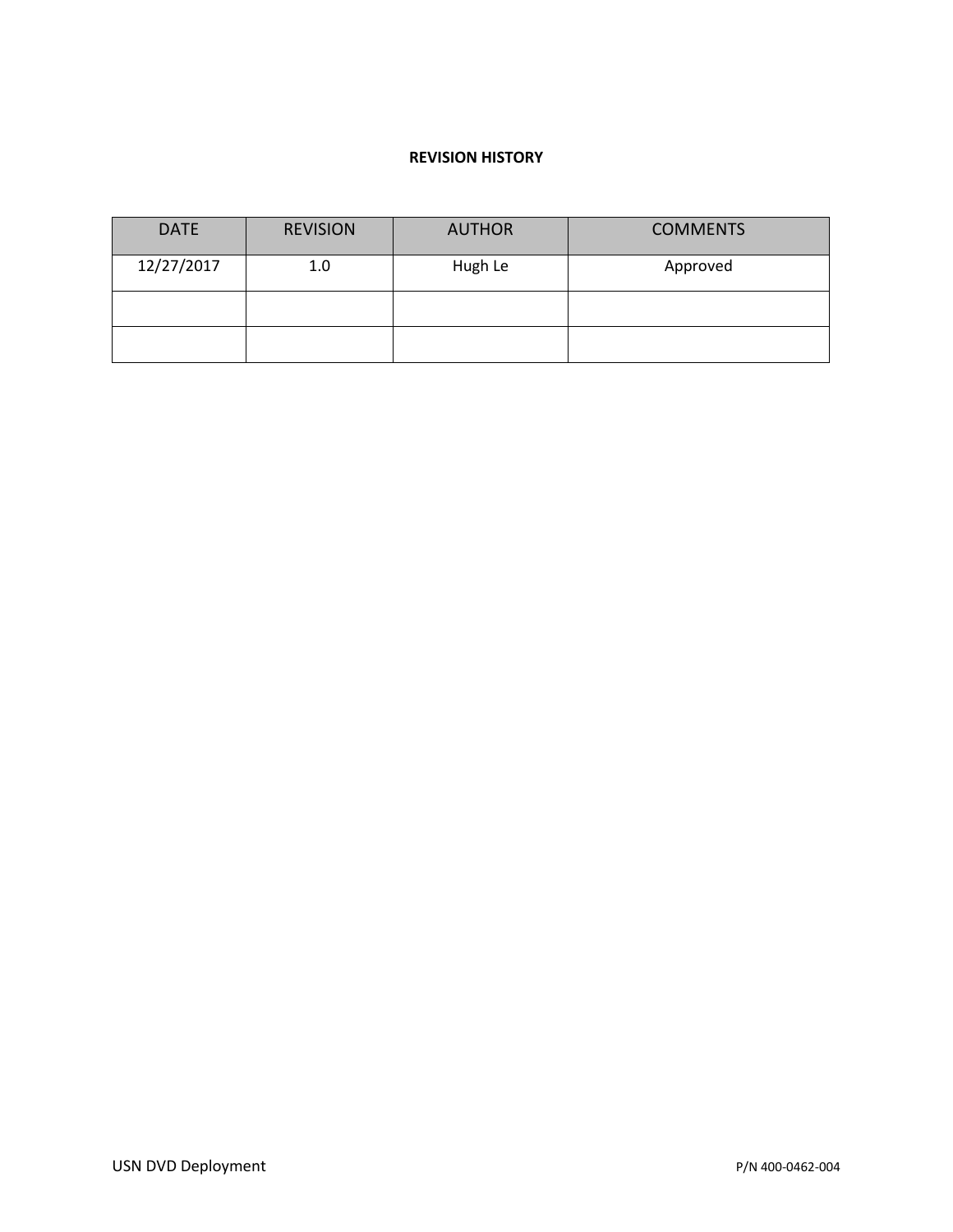# Table of Contents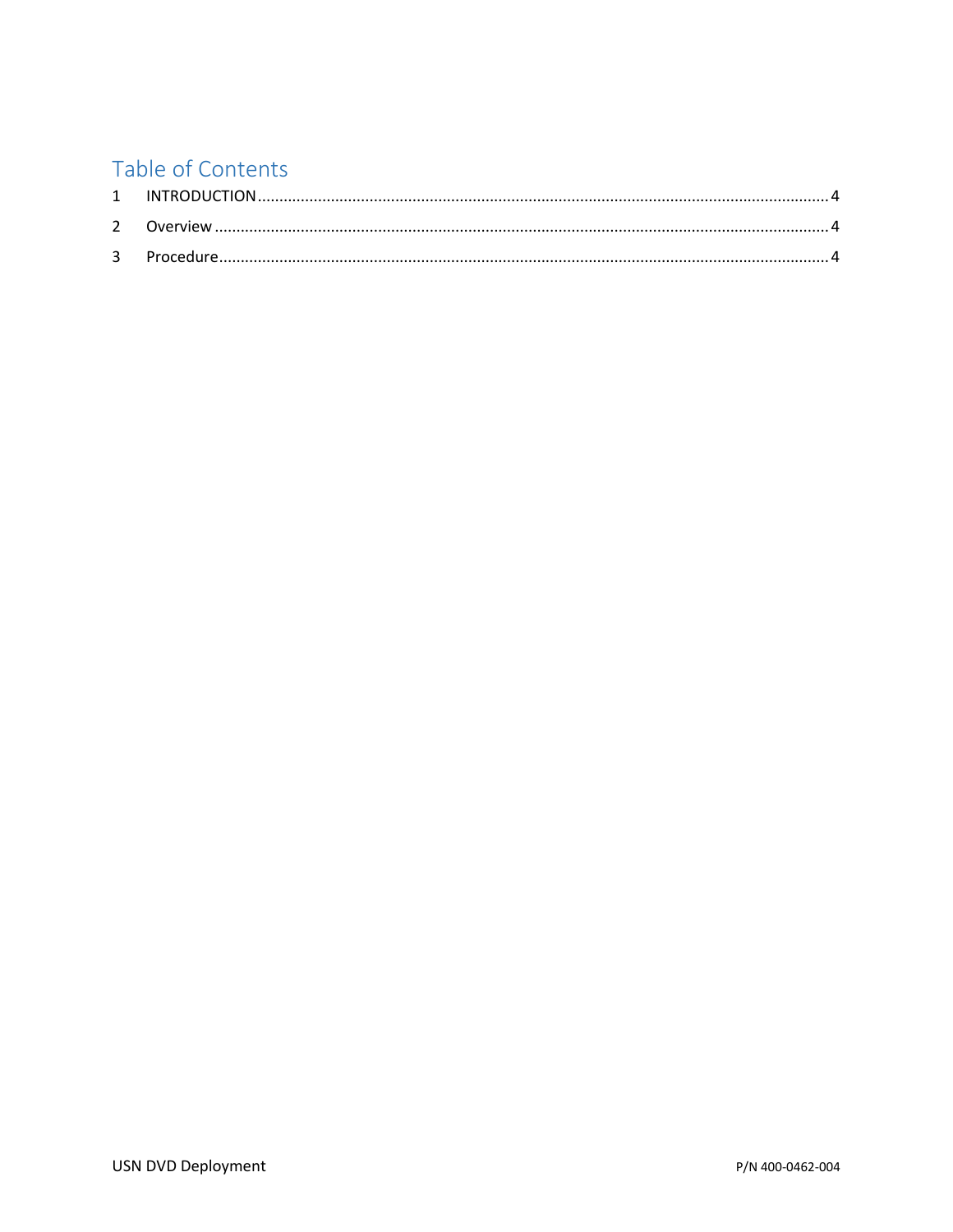### <span id="page-3-0"></span>**1 INTRODUCTION**

This document serves as a quick guide to install USN Release 8.0 Application using DVDs

### <span id="page-3-1"></span>**2 OVERVIEW**

This procedure will install the USN release 8.0 on the physical or virtual machines. Administrator should configure BIOS for server to boot into DVD-ROM as first boot priority.

## <span id="page-3-2"></span>**3 PROCEDURE**

Before deploying USN on VMware or on a physical machine, ensure following resources are required based on number of ports or users.

| # of Ports                  | 100      | 250      | 500      | 1000     |
|-----------------------------|----------|----------|----------|----------|
| # of Cores                  | 4        | 8        | 12       | 24       |
| Clock speed (GHz)           | $2.5+$   | $2.7+$   | $2.7+$   | $2.7+$   |
| <b>Hyper threading</b>      | Yes      | Yes      | Yes      | Yes      |
| <b>Resource reservation</b> |          |          |          |          |
| (VMware only)               | Required | Required | Required | Required |
| <b>RAM</b>                  | 4 GB     | 8 GB     | 12 GB    | 16 GB    |
| Hard Disk (minimum size)    | 32 GB    | 64 GB    | 128 GB   | 256 GB   |

Support Configuration:

**3.1** Power on the server and press F2 or DEL key during POST process to enter the BIOS setup.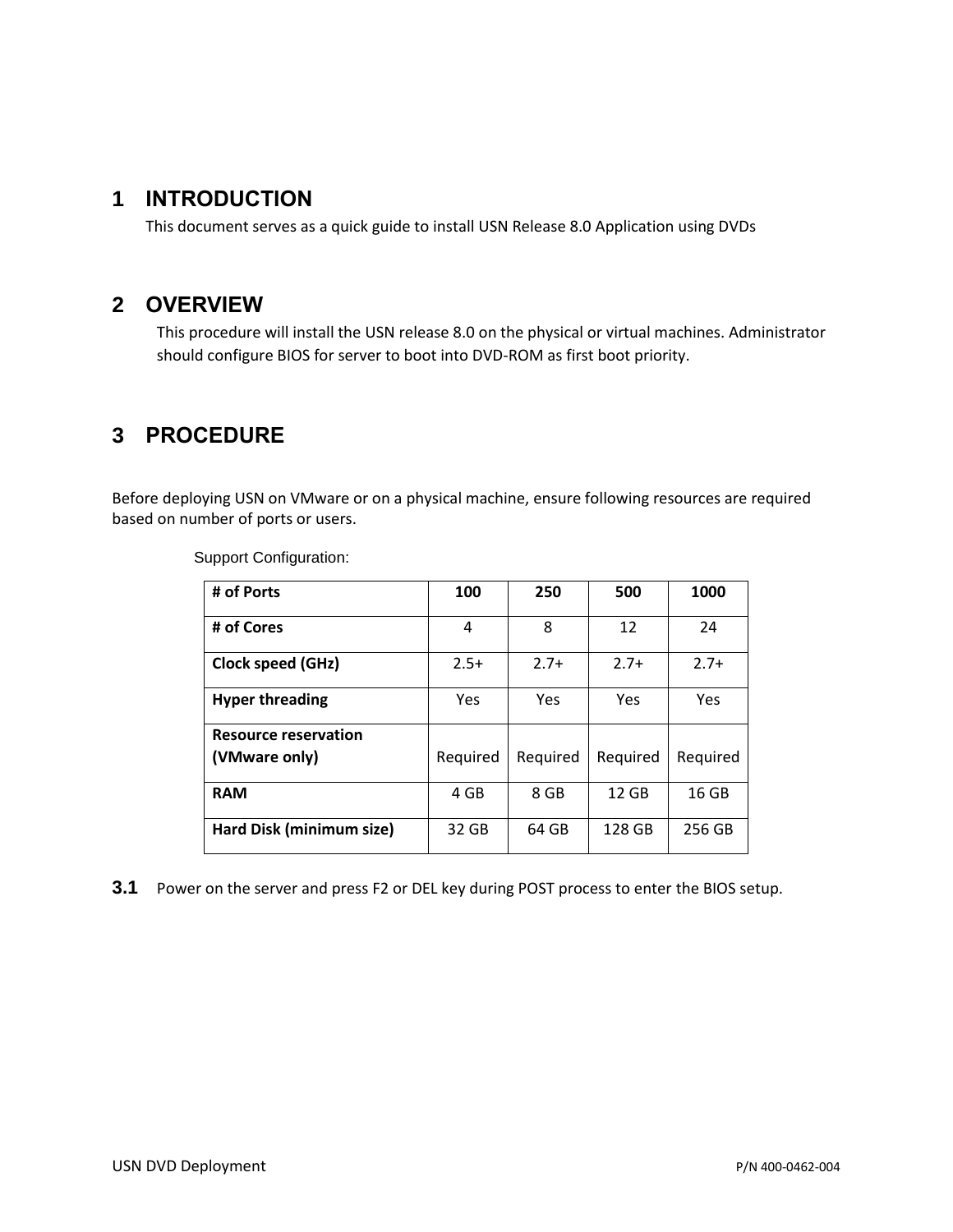|                                                                                                     | PhoenixBIOS Setup Utility |          |                                          |             |                                            |                                                               |  |
|-----------------------------------------------------------------------------------------------------|---------------------------|----------|------------------------------------------|-------------|--------------------------------------------|---------------------------------------------------------------|--|
|                                                                                                     | <b>Main</b>               | Advanced | Security                                 | <b>Boot</b> | Exit                                       |                                                               |  |
|                                                                                                     |                           |          |                                          |             |                                            | Item Specific Help                                            |  |
| CD-ROM Drive<br><b>*Removable Devices</b><br><b>+Hard Drive</b><br>Network boot from UMware UMXNET3 |                           |          |                                          |             | Keys used to view or<br>configure devices: |                                                               |  |
|                                                                                                     |                           |          |                                          |             |                                            | $\langle$ Enter $\rangle$ expands or                          |  |
|                                                                                                     |                           |          | Setup Confirmation                       |             |                                            | s devices with<br>ter> expands                                |  |
|                                                                                                     |                           |          | Save configuration changes and exit now? |             |                                            |                                                               |  |
|                                                                                                     |                           |          | <b>Nes</b>                               |             | [No]                                       | $\rightarrow$ moves the<br>or down.<br>hove removable         |  |
|                                                                                                     |                           |          |                                          |             |                                            | device between Hard                                           |  |
|                                                                                                     |                           |          |                                          |             |                                            | Disk or Removable Disk<br>$\langle d \rangle$ Remove a device |  |
|                                                                                                     |                           |          |                                          |             |                                            | that is not installed.                                        |  |
|                                                                                                     |                           |          |                                          |             |                                            |                                                               |  |

Figure 1: BIOS Setup and on-screen instructions

- **3.2** Follow on-screen instruction to configure the BIOS for CD-ROM as the first boot priority.
- **3.3** Save BIOS configuration by pressing F10 and select YES to confirm changes.

| Welcome to XOP Networks Universal Service Node (USN) Installation DVD 1 of 2<br>$U_8.8$                            |
|--------------------------------------------------------------------------------------------------------------------|
| This DUD should be used for fresh installation or to restore<br>an existing system to Factory Default.             |
| *** LIARNING ***                                                                                                   |
| ALL DATA WILL BE LOST                                                                                              |
| Please use appropriate backup method to preserve<br>any data that needs to be retained.                            |
| The unattended installation process will take approximately<br>30 minutes for the first DUD and 45 for the second. |
| Press <enter> to rebuild your system.</enter>                                                                      |
|                                                                                                                    |
| boot:                                                                                                              |

Figure 2: USN Installation Screen – Boot into DVD Disc 1.

**3.4** Now, server should boot from DVD Disc1. Press Enter to install Operating System and USN application on the server.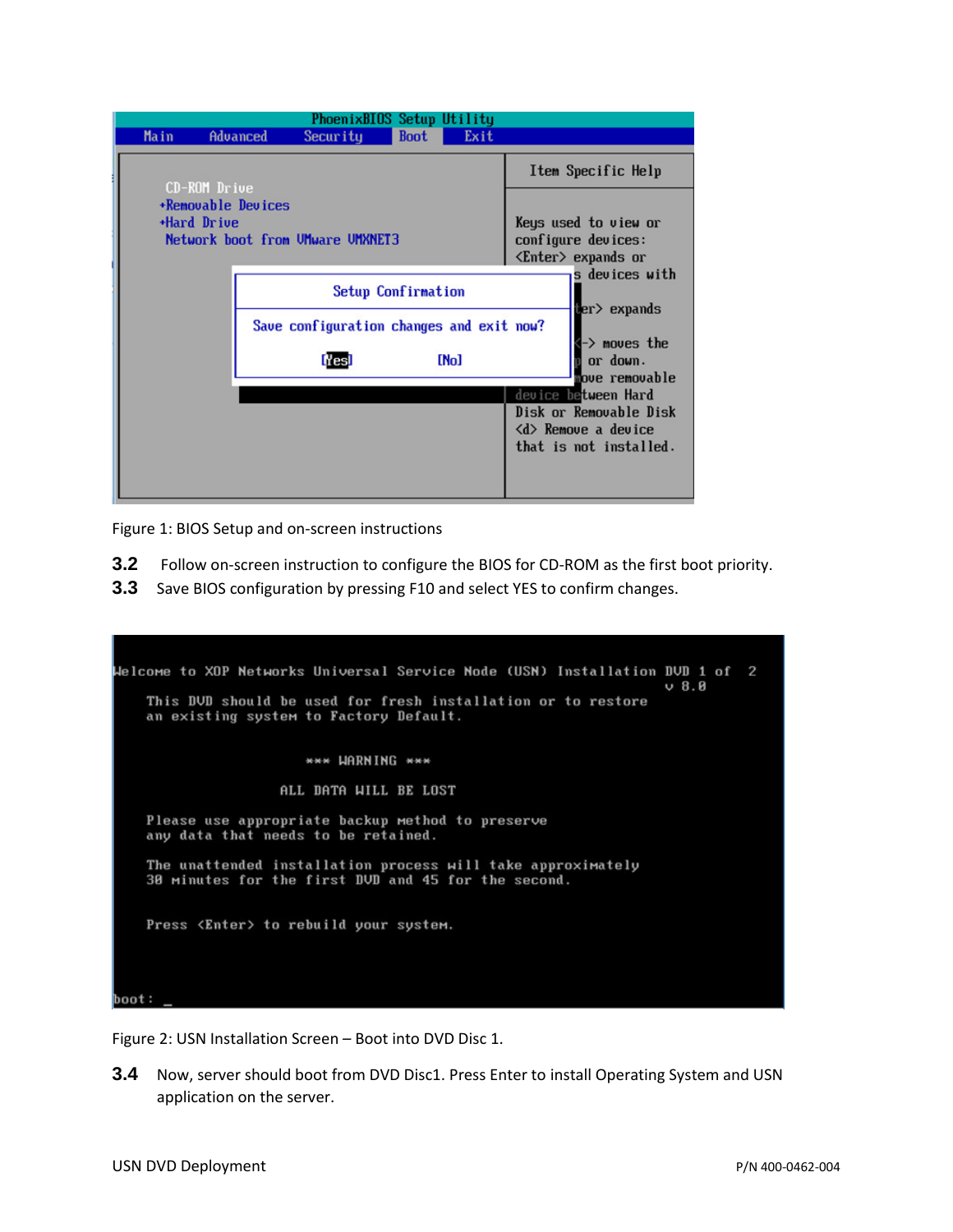

Figure 3: Network Parameters Configuration

- **3.5** When installation process prompts for configuring TCP, use arrow and space keys to enable IPv4 Support and select Manual Configuration for LAN interface.
- **3.6** Navigate to OK button and press space to confirm.

|          | Manual TCP/IP Configuration                                                                                                        | Enter the IP $\vee$ 4 and/or the IP $\vee$ 6 address and prefix (address /<br>prefix). For IPv4, the dotted-quad netmask or the CIDR-style<br>prefix are acceptable. The gateway and name server fields must |
|----------|------------------------------------------------------------------------------------------------------------------------------------|--------------------------------------------------------------------------------------------------------------------------------------------------------------------------------------------------------------|
| Gateway: | be valid IPv4 or IPv6 addresses.<br>IPv4 address: 192.168.18.88 / 255.255.255.8<br>192.168.18.1<br>Name Server: 192.168.18.1<br>OK | Back                                                                                                                                                                                                         |
|          |                                                                                                                                    |                                                                                                                                                                                                              |

Figure 4: Configure XOP USN network parameters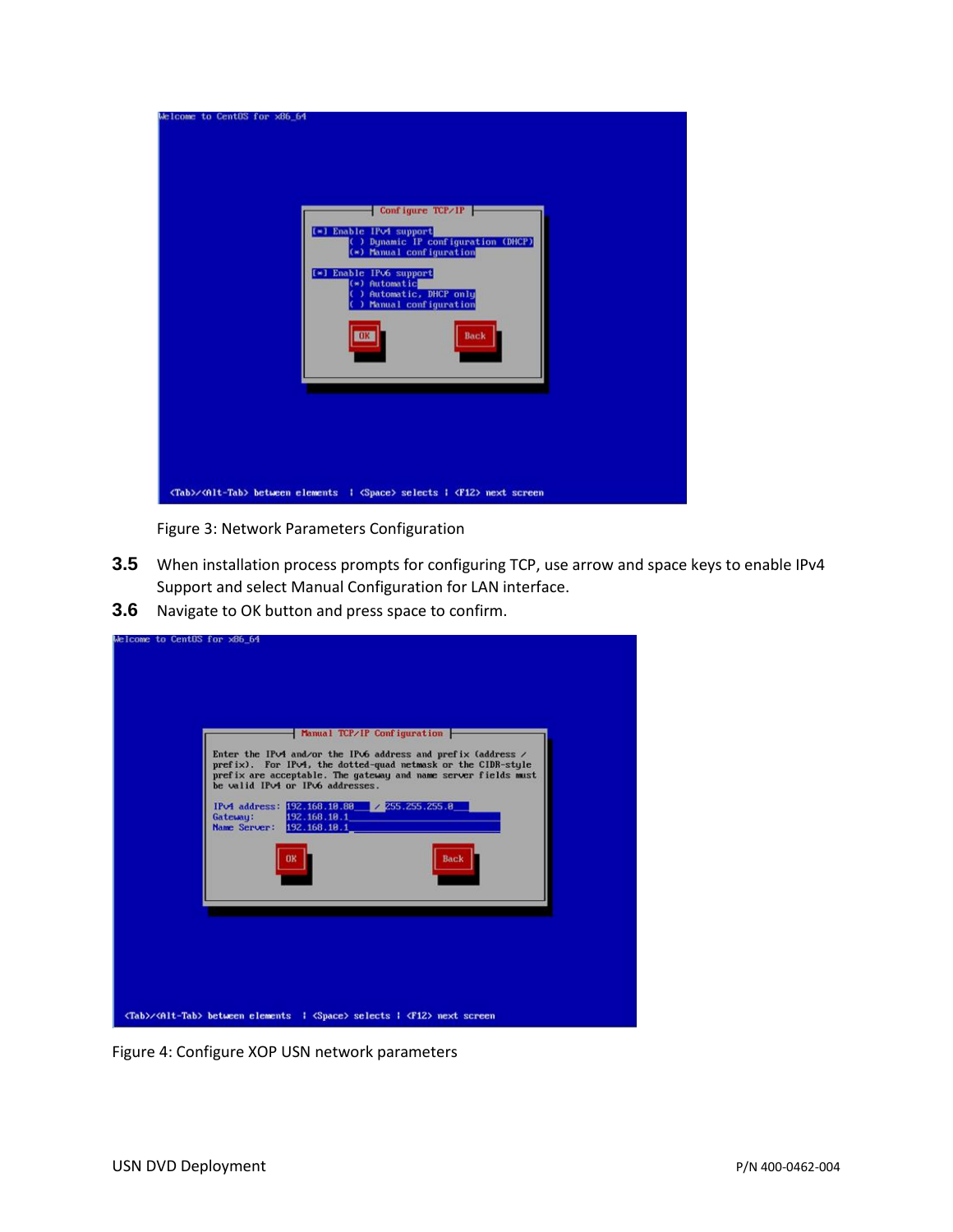**3.7** Enter IP Address, Subnet Mask, Gateway and DNS information. Numbers entered in the picture are for demonstrative purpose only, contact your network administrator for details.

| Welcome to CentOS for x86_64                                                                         |
|------------------------------------------------------------------------------------------------------|
|                                                                                                      |
|                                                                                                      |
|                                                                                                      |
|                                                                                                      |
|                                                                                                      |
|                                                                                                      |
|                                                                                                      |
|                                                                                                      |
|                                                                                                      |
|                                                                                                      |
| Installation Starting                                                                                |
| Starting installation process                                                                        |
|                                                                                                      |
| 78 <sub>2</sub>                                                                                      |
|                                                                                                      |
|                                                                                                      |
|                                                                                                      |
|                                                                                                      |
|                                                                                                      |
|                                                                                                      |
|                                                                                                      |
|                                                                                                      |
|                                                                                                      |
|                                                                                                      |
|                                                                                                      |
| <tab>/<alt-tab> between elements   <space> selects   <f12> next screen</f12></space></alt-tab></tab> |
| Figure 6: USN installation process                                                                   |

**3.8** System now are installing as progress bar updated momentarily.

| mount: you must specify the filesystem type                       |  |  |
|-------------------------------------------------------------------|--|--|
| Waiting for Disc 2                                                |  |  |
| mount: you must specify the filesystem type<br>Waiting for Disc Z |  |  |
| mount: you must specify the filesystem type                       |  |  |
| Waiting for Disc 2                                                |  |  |
| mount: you must specify the filesystem type                       |  |  |
| Waiting for Disc 2                                                |  |  |
| mount: you must specify the filesystem type<br>Waiting for Disc 2 |  |  |
| mount: you must specify the filesystem type                       |  |  |
| Waiting for Disc 2                                                |  |  |
| mount: you must specify the filesystem type                       |  |  |
| Waiting for Disc 2                                                |  |  |
| mount: you must specify the filesystem type<br>Waiting for Disc Z |  |  |
| mount: you must specify the filesystem type                       |  |  |
| Waiting for Disc Z                                                |  |  |
| mount: you must specify the filesystem type                       |  |  |
| Waiting for Disc 2                                                |  |  |
| mount: you must specify the filesystem type                       |  |  |
| Waiting for Disc Z                                                |  |  |
| mount: you must specify the filesystem type                       |  |  |
| Waiting for Disc 2                                                |  |  |
| mount: you must specify the filesystem type<br>Waiting for Disc Z |  |  |
| mount: you must specify the filesystem type                       |  |  |
| Waiting for Disc Z                                                |  |  |
| mount: you must specify the filesystem type                       |  |  |
| Waiting for Disc Z                                                |  |  |
| mount: you must specify the filesystem type                       |  |  |
| Waiting for Disc Z                                                |  |  |
| mount: you must specify the filesystem type                       |  |  |
| Waiting for Disc Z                                                |  |  |
| mount: you must specify the filesystem type<br>Waiting for Disc 2 |  |  |
|                                                                   |  |  |